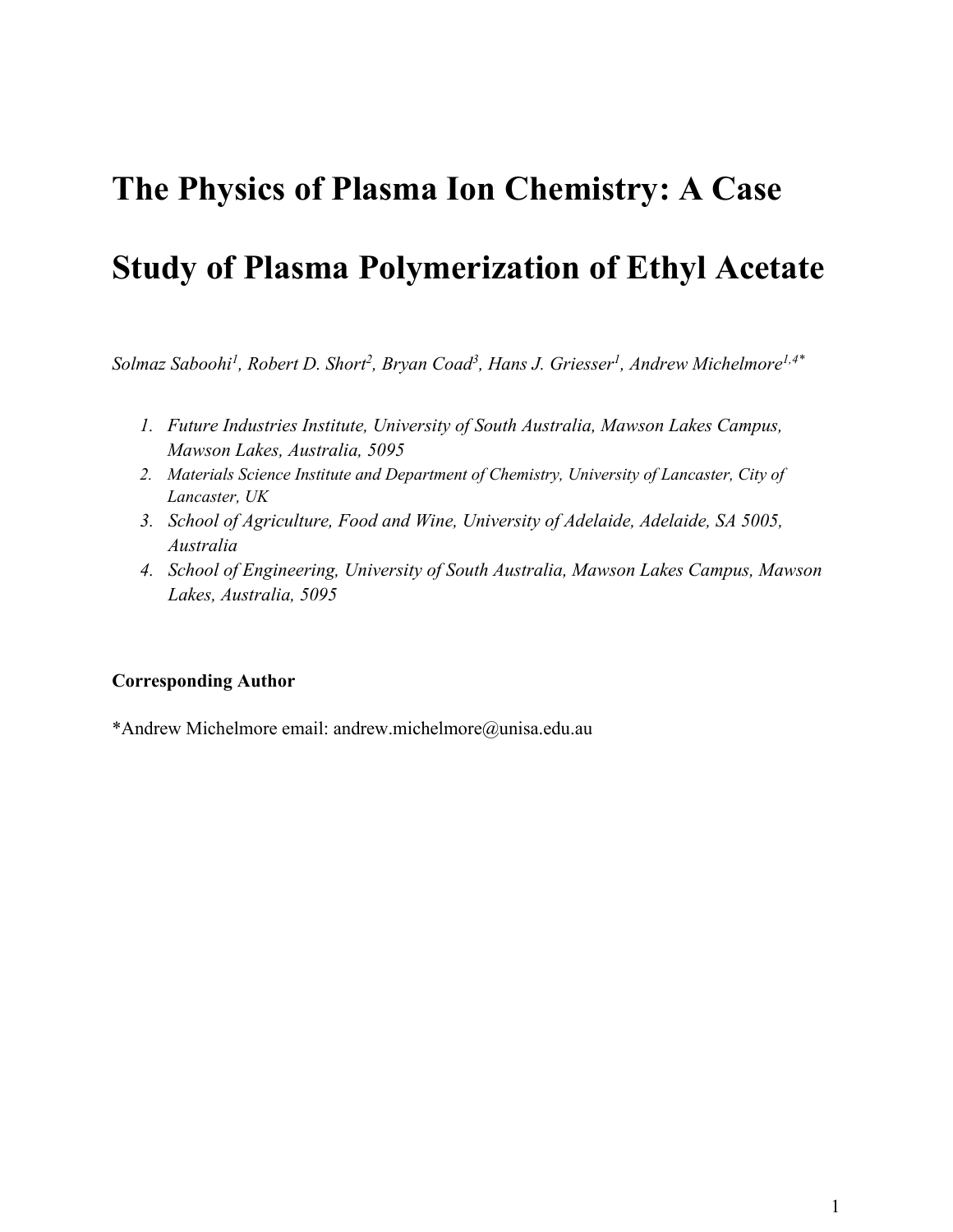#### **ABSTRACT**

Deposition chemistry from plasma is highly dependent on both the chemistry of the ions arriving at surfaces, and the ion energy. Typically, when measuring the energy distribution of ions arriving at surfaces from plasma, it is assumed that the distributions are the same for all ionic species. Using ethyl acetate as a representative organic precursor molecule, we have measured the ion chemistry and ion energy as a function of pressure and power. We show that at low pressure (< 2Pa) this assumption is valid, however at elevated pressures ion-molecule collisions close to the deposition surface affect both the energy and chemistry of these ions. Smaller ions are formed close to the surface and have lower energy than larger ionic species which are formed in the bulk of the plasma. The changes in plasma chemistry therefore are closely linked to the physics of the plasma - surface interface.

#### **TOC GRAPHIC**



**KEYWORDS** Ion deposition, Plasma polymerization, Ion Energy, Mass Spectrometry, Thin Films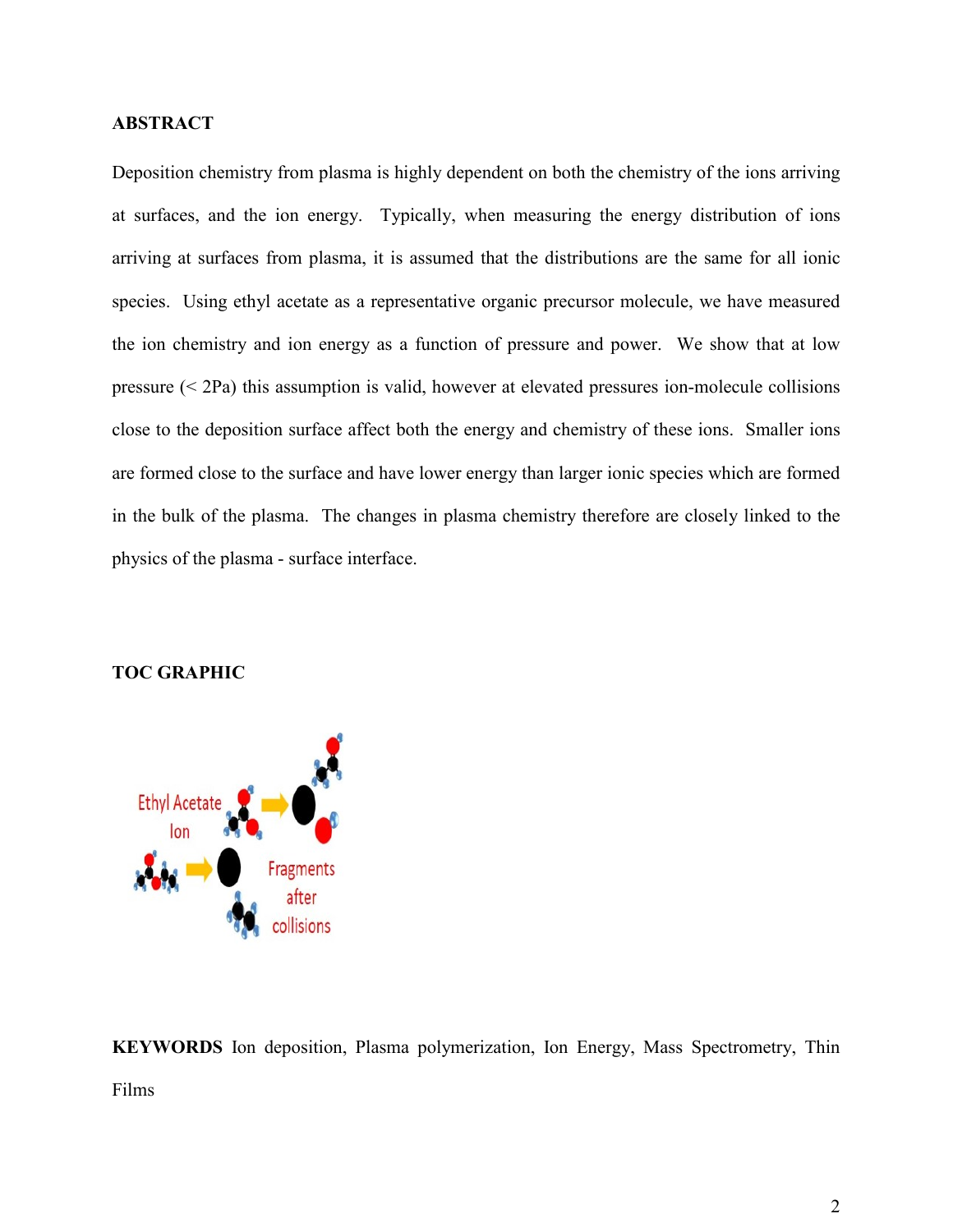There is much interest in improving understanding of how the physics and chemistry of plasmas vary with external process parameters and in turn affect the outcomes of plasma processing methodologies. In plasma polymerization for example, the composition and properties of polymeric film coatings from a given process vapour can vary considerably,<sup>1</sup> and the relative roles of radicals and ions in the film build-up is one aspect that is in need of more detailed understanding, including which of many possible ions contribute and how their contributions vary with pressure and power. Ions are used to fabricate thin film coatings in ion beam deposition,<sup>2</sup> plasma enhanced atomic layer deposition<sup>3</sup> and grafting,<sup>4</sup> and plasma polymerisation.5,6 Plasma polymerisation is particularly useful for deposition of films which retain the chemical functionality of the precursor,<sup>7</sup> and has therefore been used in a number of industrial processes. The total film growth rate from plasma can be given by Equation  $1$ ,<sup>8</sup>

$$
T_{total} = \sum_{m=0}^{\infty} T_{m,ions} P_{m,ions} + \sum_{m=0}^{\infty} T_{m,radicals} P_{m,radicals} + \sum_{m=0}^{\infty} T_{m,neutrals} P_{m,neutrals}
$$
  
(eq 1)

where  $\Gamma_m$  is the flux of each species with mass m, and  $P_m$  is the net sticking probability of each species including the possibility of etching. The degree to which ions contribute mass to film growth can vary between 1% and nearly 100% depending on the process conditions.<sup>9</sup> In order to maximise retention of chemical functionality, low pressure and power has been historically used to minimise fragmentation in the plasma phase and reduce sputtering and etching of the growing film by reducing the ion energy.<sup>10</sup> In this plasma mode, the sheath region close to surfaces is collision-less, and is known as the alpha regime. This regime has been proven for simple functional groups (e.g. carboxylic acids, amines  $etc$ )<sup>11,12</sup> but for more complex functional groups may not suitable, as the functional group structure can be fragile and unlikely to survive multiple electron impacts while traversing the plasma phase. In this case, ionisation close to the surface can be promoted by increasing the pressure such that ion-molecule collisions occur close to the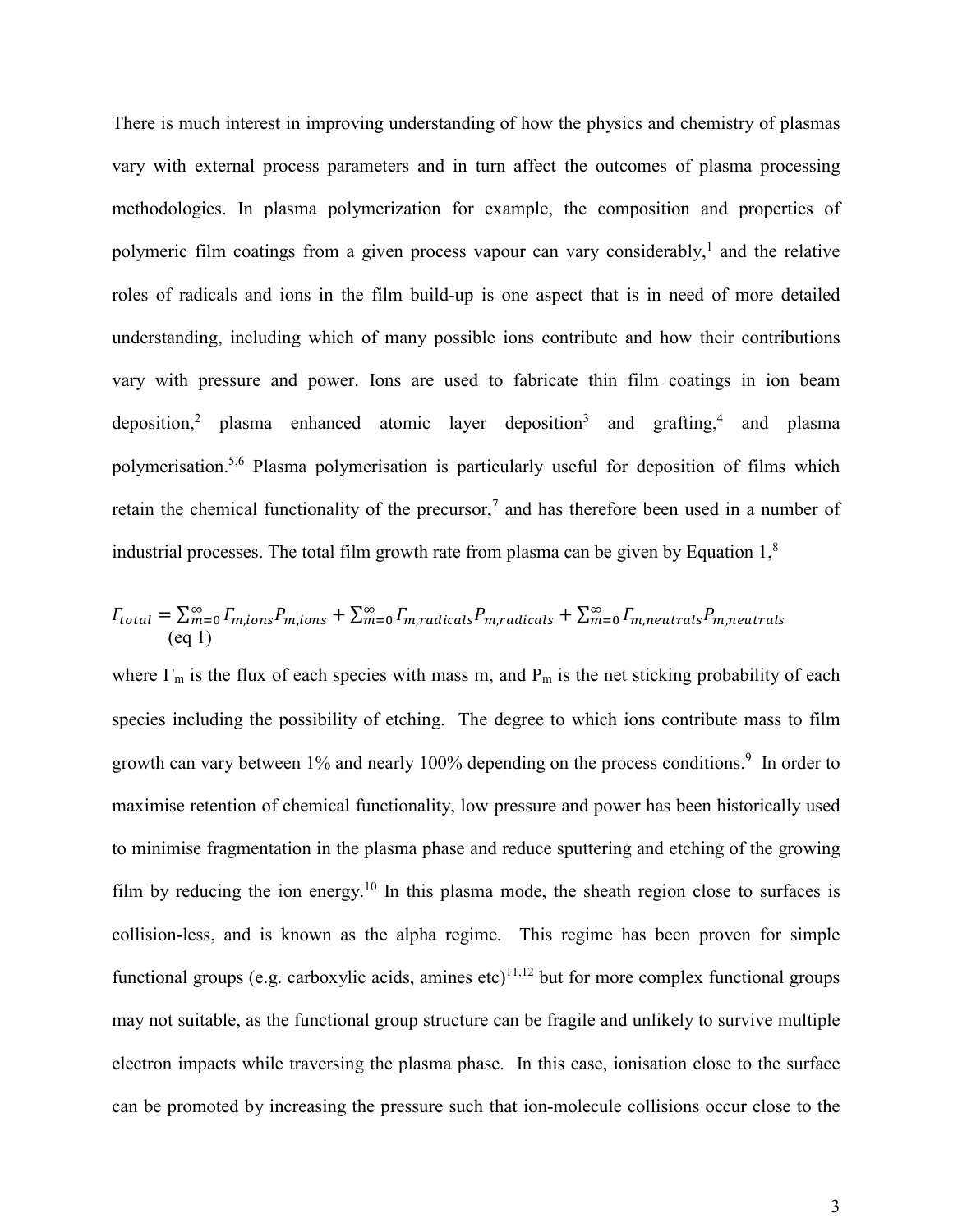surface within the sheath.<sup>13</sup> We have shown recently that by tuning the plasma to this collisional regime (the gamma regime) the mass spectrum of ions arriving at the surface may be biased towards retention of the precursor structure, and functional retention can be enhanced,  $14,15$  and this has been shown to affect the performance of the film.<sup>16</sup>

The ion energy distribution is also critical in retaining chemical functionality as the kinetic energy with which ions arrive at the surface determines the physico-chemical processes that may occur; low energy ions (< 2eV) may physisorb or elastically scatter, ions with energies between 2-15eV may chemisorb via surface dissociation (so called "soft landing"), while higher energy ions may chemisorb while promoting surface etching, cross-linking and molecular rearrangements.<sup>17</sup> Thus,  $P_m$  in equation 1 is strongly dependent on ion energy, and controlling both the chemistry of the plasma phase and the ion energy distribution is critical.

Here, ethyl acetate plasma is studied to investigate the ion chemistry and energy distribution in the alpha and gamma regimes. Ethyl acetate was chosen as a representative precursor as it has a molecular weight and vapour pressure which are typical of those used in plasma polymerisation, and has a methyl and ethyl group on either side of the ester group enabling easy identification of positive ion fragments and fragmentation pathways. It has been generally assumed that all ionic species arriving at the surface have the same energy distribution. For very low pressures, this is certainly the case as ions created in the bulk of the plasma gain kinetic energy while passing unimpeded through the sheath voltage (typically 20-30V). The mass spectrum of the positive ions from a 10W ethyl acetate plasma at 0.5Pa is shown in figure 1a. For this spectrum, the ion energy distribution of the protonated precursor  $(89 \text{ m/z})$  was first obtained, and the mass spectrometer then tuned to the maximum intensity in the ion energy distribution at 19eV. The dominant peak in the positive ions was the protonated precursor ion at 89 m/z, with smaller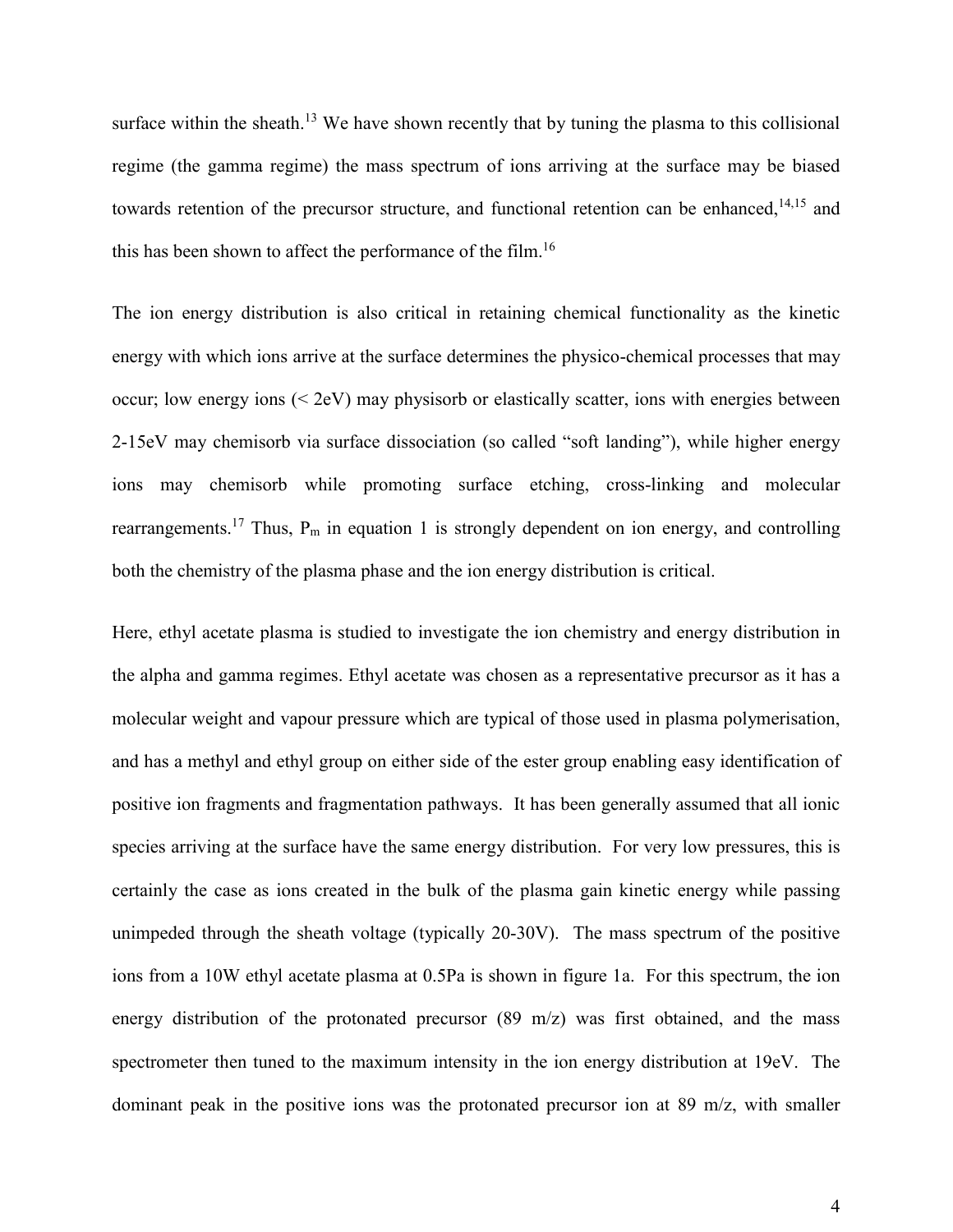hydrocarbon ions observed at 29, 43 and 61 m/z, with an additional peak at 19 m/z corresponding to  $H_3O^+$  which is ubiquitous and crucial for protonation in hydrocarbon plasmas.<sup>18</sup> Ions larger than the precursor molecule were also observed, with the second most intense peak assigned to the protonated dimer  $(2M+H)^+$  at 177 m/z. Proposed structures for these peaks are shown in Scheme 1.



**Scheme 1.** Proposed ionic structures following protonation of ethyl acetate and subsequent collisions.

The ion energy distribution of each major peak observed in the mass spectrum was then obtained. The results in Figure 1b show that the ion energy distributions for each species overlap, with a peak centred on 19eV with a slight tail at lower ion energies. This indicates that all species are formed due to electron impacts or ion-molecule collisions in the bulk of the plasma, and they fall through the same potential difference across the sheath on approach to the surface, thus confirming the sheath is collision-less. The results for 50W plasma at the same pressure are presented in the supplementary information (Figs S1 and S2) and show similar results.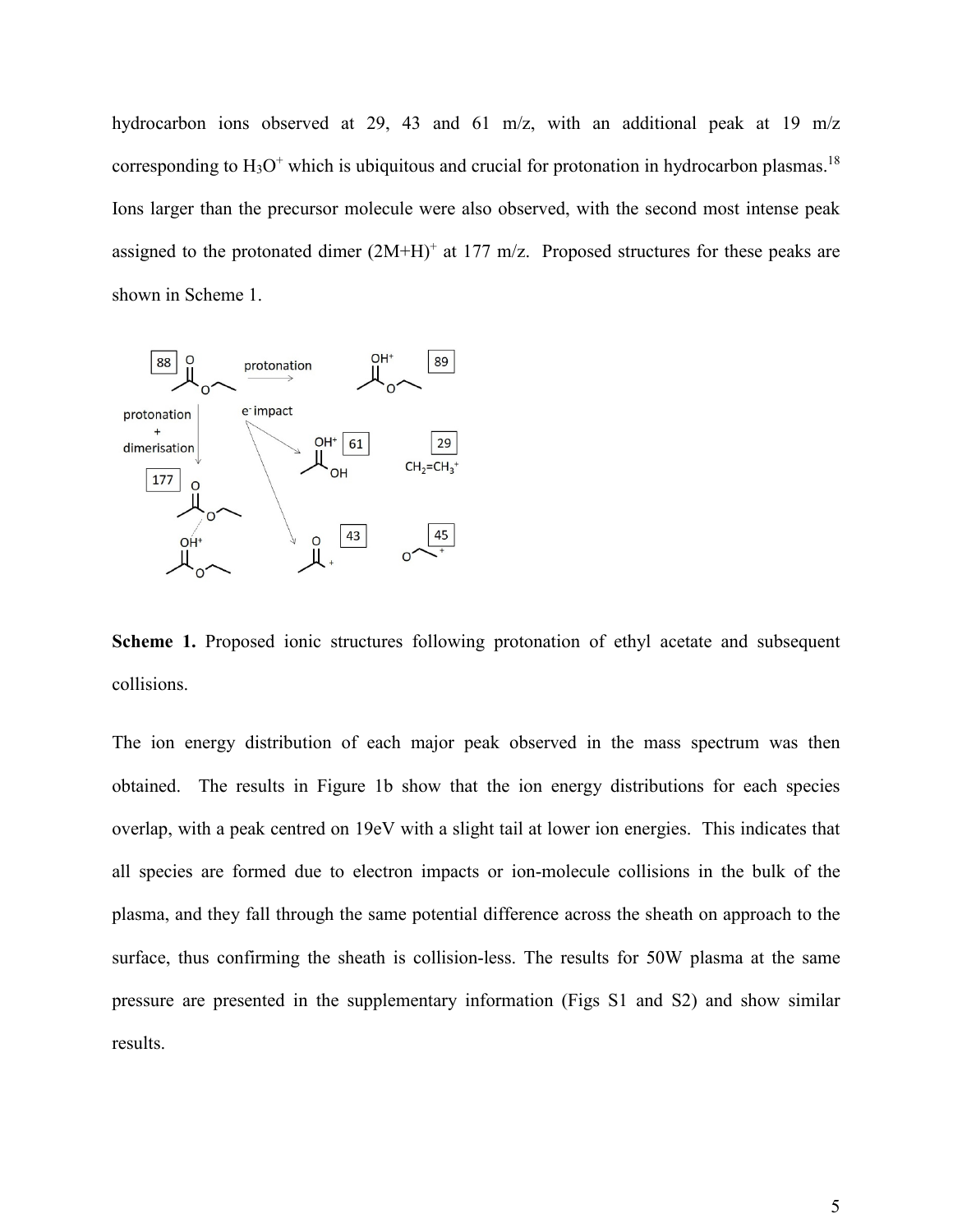

**Figure 1** (a) Positive ion plasma phase mass spectrum of ethyl acetate plasma at 10W and 0.5Pa. (b) The ion energy distributions for 29 m/z, 43 m/z, 61 m/z and 89 m/z species.



**Figure 2.** (a) Mass spectrum of 10W ethyl acetate plasma at 2Pa, with the spectrometer tuned to 11eV, corresponding to the peak in the ion energy distribution for 89 m/z. (b) mass spectrum of the same plasma with the spectrometer tuned to 17eV.

However, when the pressure is increased and the plasma enters the collisional regime, ionmolecule collisions occur in the sheath, and the ion energy is attenuated due to these collisions.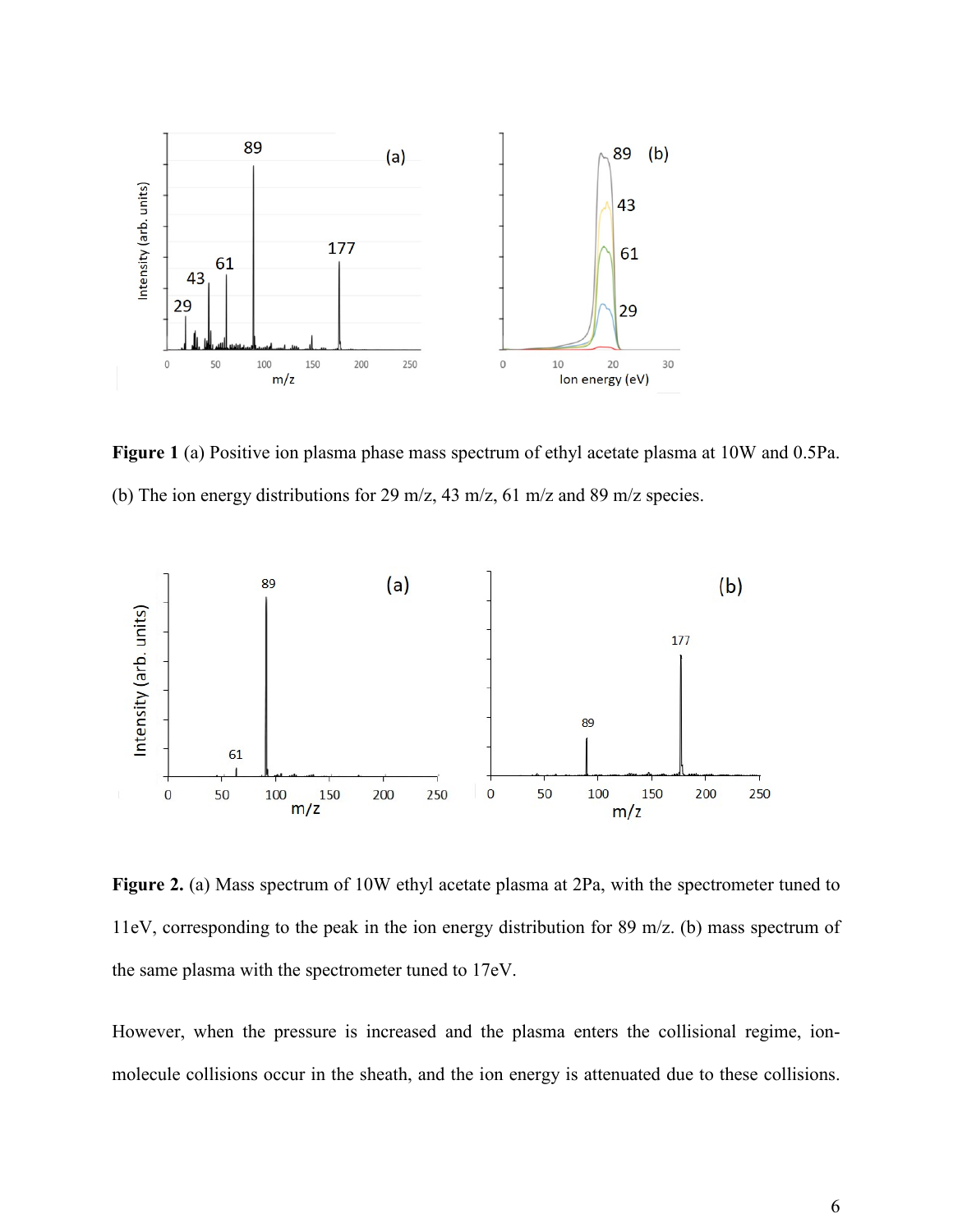As the sheath voltage is typically  $\sim$ 20V, these collisions can be of significant energy, enough to cause bond scission and fragmentation.

Using the same technique as described above, the mass spectrum of 10W plasma at 2Pa was measured; the ion energy distribution of the protonated precursor was first measured, and the spectrometer was then tuned to the ion energy which corresponded to maximum intensity, 11eV, and finally the mass spectrum was obtained. The results in figure 2a show that the dominant peak was the protonated precursor (89 m/z) with minor peaks observed at 61 and 43 m/z. The peaks previously observed for low pressure at 29 and 177 m/z were not present. The process was then repeated for the dimer ( $[2M+H]^+$  at 177 m/z) and at the peak intensity of 17eV another mass spectrum was measured. The results in Fig 2b show a dominant peak at 177 m/z, with a much smaller peak at 89 m/z. The contrast between the spectra shows that species arriving at the surface have quite different energies, and thus are probably created in different regions of the plasma. The mass spectrometer was then tuned to each of the major peak masses observed at low pressure, and the ion energy distributions measured.

Figure 3 shows that the ion energy distribution is highly dependent on the mass of the ionic species, in contrast to the case at low pressure where the distributions overlapped. The maximum ion energy observed was at  $\sim$ 18eV, with the 29, 43, 89 and 177 m/z species all showing intensity up to this maximum energy. For these species, even though the maximum energy was common, the distributions were not the same. The protonated dimer peak  $(177 \text{ m/z})$  shows a single peak centred on 18eV, while the 89 and 61 m/z peaks exhibit maxima at 12eV and 6eV respectively. The energy distributions for 43 and 29 m/z exhibit maximum intensity at 6eV, but with local maxima at 18eV. Further increases in pressure up to 8Pa resulted in similar distributions but with a general shift to lower ion energies as shown in Fig S3.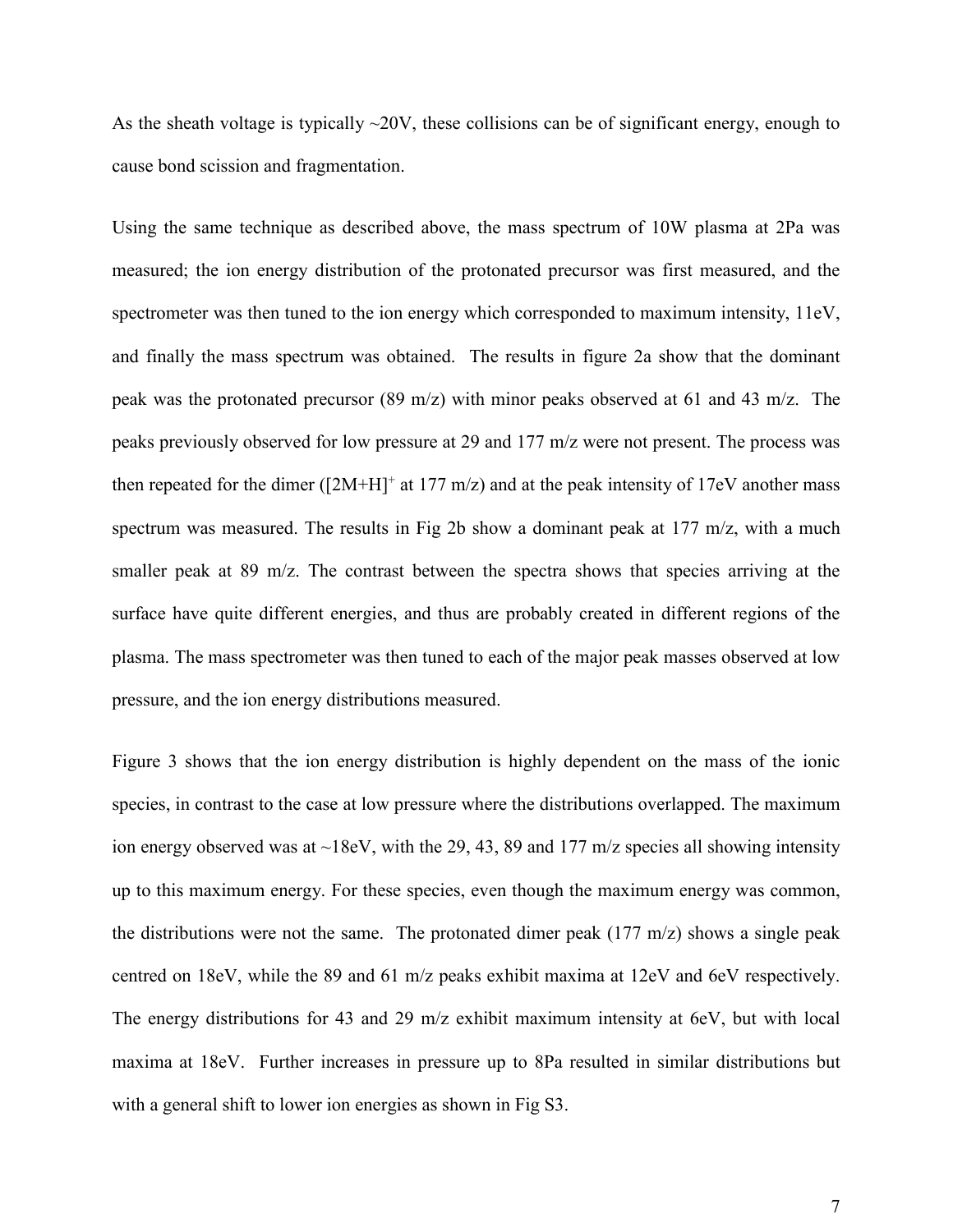Thus, the ion chemistry of the sheath may be quite different to that of the bulk plasma. If the energy distributions of the different ionic species are different too, then the sticking probability and ability of the impacting ions to cause sputtering and molecular rearrangements will be altered, and consequently the chemistry of the thin film will be altered.

The ion energy distributions shown in Fig 3 indicate the chemistry of the sheath region consists of several zones. Starting at the sheath – bulk plasma interface, ions entering the sheath are mainly intact precursor and dimer ions produced in the bulk of the plasma and have gained a small amount of energy as they passed though the pre-sheath (approximately  $1.5 \text{ eV}$ ).<sup>19</sup> Upon entering the sheath, these ions are accelerated toward the surface by the sheath voltage and may collide with neutral species. The mean free path,  $\lambda$ , can be calculated using Eq2.<sup>19</sup>

$$
\lambda = \frac{kT}{\sqrt{2}\pi d^2 p} \tag{eq 2}
$$

where k is Boltzmann's constant, T is the absolute temperature, d is the effective particle crosssection diameter and p is the pressure, and the probability P of an ion colliding with a neutral particle is given by Eq 3,

$$
P = 1 - exp\left(\frac{-x}{\lambda}\right) \tag{eq 3}
$$

where x is the distance travelled. For ethyl acetate ions at 2Pa,  $\lambda$  is approximately 1700  $\mu$ m,<sup>20</sup> compared to the sheath thickness which is of the order of 3000  $\mu$ m.<sup>13</sup>

Therefore some ions may encounter multiple ion-molecule collisions within the sheath, while others may traverse the sheath without colliding. At low energy (a short distance into the sheath), these collisions will be elastic and result in ions arriving at the surface with attenuated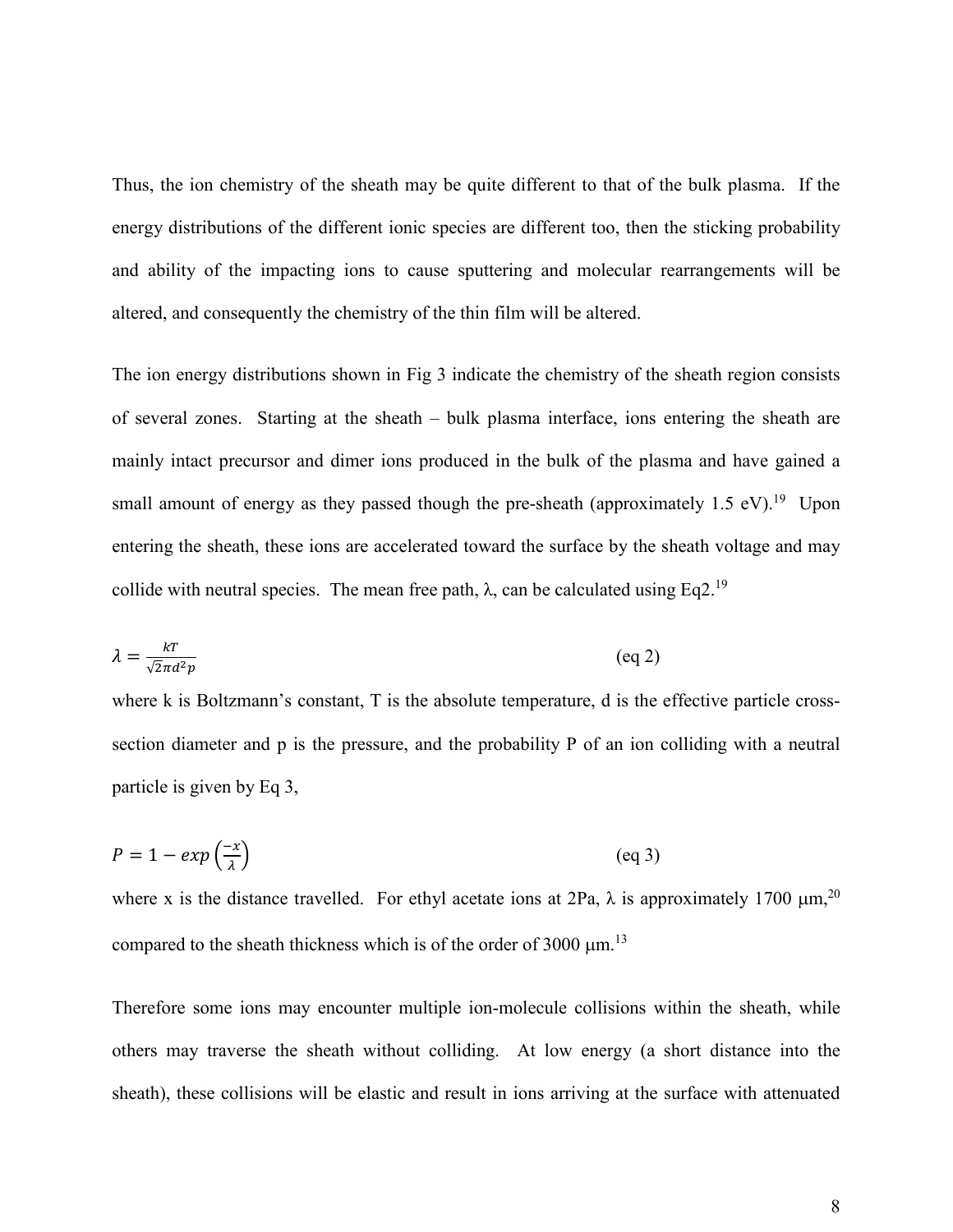energies. However once they achieve sufficient kinetic energy, bond scission of intact ions may occur resulting in formation of smaller fragment ions. Carbon – carbon bond strengths are typically of the order of  $4eV<sub>1</sub><sup>21</sup>$  so ions which have gained a further 2.5eV after entering the sheath are energetic enough to cause fragmentation collisions. Assuming a sheath thickness of 3000µm, for a mean free path of 1700µm, the average collision energy is 11.9eV,

The peak at 12eV for species 89, 43 and 29 m/z represents ions created after collisions involving a 6 eV ion. These may result from fragmentation of protonated dimers  $(177 \text{ m/z})$ , or protonated precursors, as shown in Scheme 2. While this is well in excess of the 4eV threshold for bond scission, the collision angle must also be taken into account using equation 4.<sup>19</sup> Assuming the neutral is of similar size to the ion and has negligible energy compared to the ion

$$
E_{transfer} = E_{ion} \cos^2 \phi \tag{eq4}
$$

where  $E_{\text{transfer}}$  is the energy transferred during the collision,  $E_{\text{ion}}$  is the energy of the ion and  $\phi$  is the collision angle. Therefore at this energy, only collisions with angles less than  $\sim$ 45<sup>0</sup> can result in bond scission. These ion fragments may then gain further kinetic energy within the sheath and secondary collisions can cause further fragmentation. Thus, the average mass of the ions decreases as the surface is approached.

The 43m/z species shows intensity from 21eV to 0eV, with a minor peak at 18eV and a major peak at 6eV. This suggests that the 43 m/z species is created in the plasma bulk due to electron impacts, but also can be the result of ion-molecule collisions within the sheath. Thus there are multiple pathways to create these ions in the plasma, resulting in a wide distribution of ion energies. This is in contrast to the protonated dimer  $(177 \text{ m/z})$  which is created in the bulk of the plasma and then fragmented within the sheath. The relatively narrow range of ion energy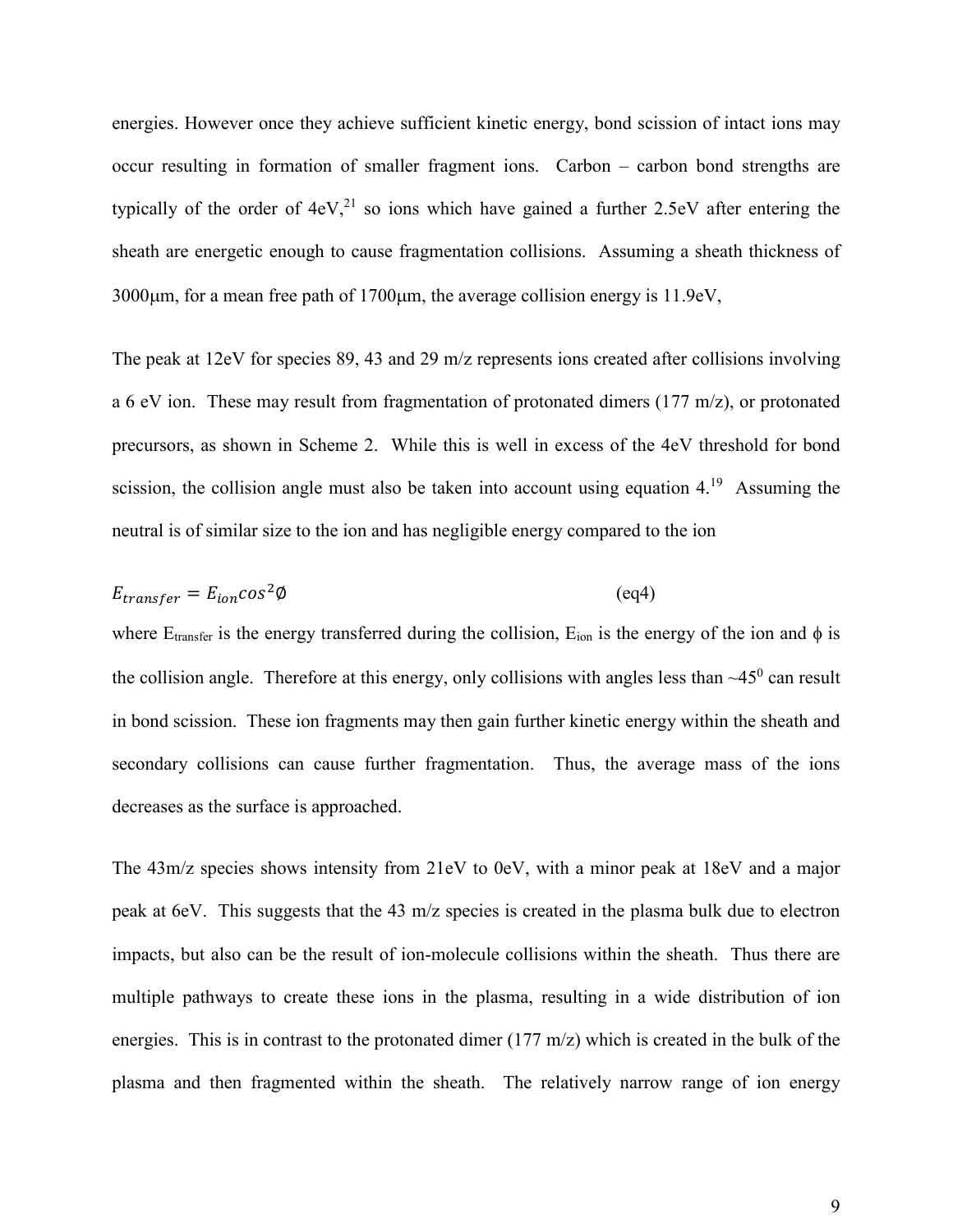distributions for this peak shows that the dimer is relatively fragile, and is not able to remain intact after collisions greater than ~8eV.

The spacing of these peaks is also of interest, as they occur at intervals of  $\sim$ 6eV. The ion energy distributions shown in Fig S3 and for 2Pa 50W plasma in Fig S4 also exhibit peaks separated by ~6eV. Due to the higher maximum ion energy in Fig S4 an extra peak is observed at 3eV.



**Figure 3.** Ion energy distributions for each of the major peaks found in 2Pa 10W ethyl acetate plasma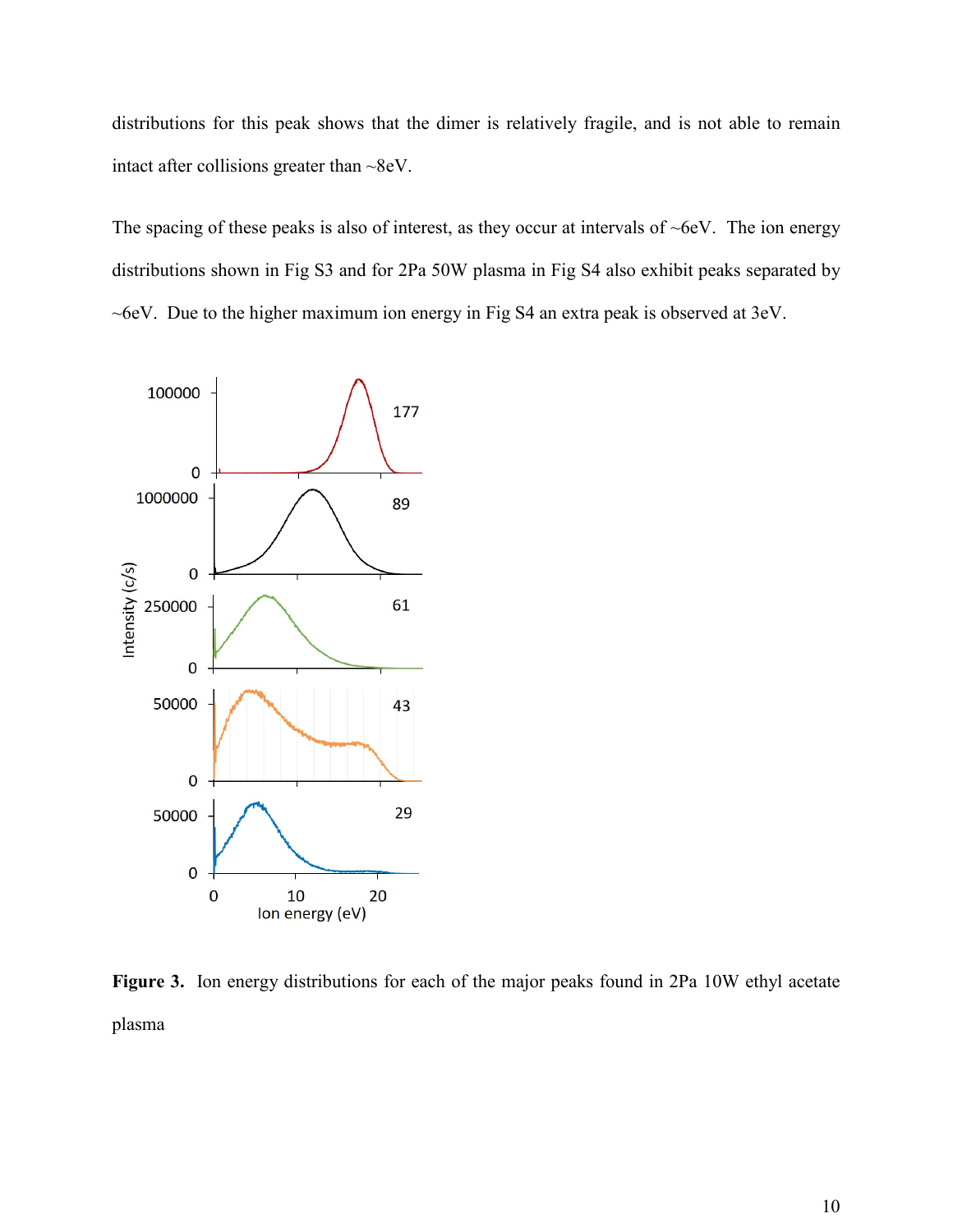

**Scheme 2.** Examples of high energy ion – molecule collisions within the sheath which cause fragmentation and attenuation of ion energies at the surface. Ion masses are shown in red, neutral masses in black.

In summary, the chemistry of the species close to deposition surfaces in plasma changes drastically when the pressure is increased such that the sheath region becomes collisional. Below this pressure, the chemistry is determined by processes in the bulk and the ion energy is determined by the sheath potential, and is the same for all ionic species. At higher pressure, high energy collisions close to surface not only affect the chemistry of the ions, but their energy too, which has a profound effect on the chemistry of the thin film deposited, an effect which has received little attention to date. Therefore, this work identifies a new set of parameters which must be considered when optimising plasma deposition processes; it is critically important to measure the ion energy distributions of all major ionic species as this determines the deposition kinetics for each species, and surface processes such as deposition, elastic collisions or etching. Ignoring these parameters and only measuring single ion energy and mass distributions for the plasma (e.g. Figure 2a) may lead to false correlations between plasma parameters and final film quality. Ongoing investigations into these physical and chemical phenomena close to surfaces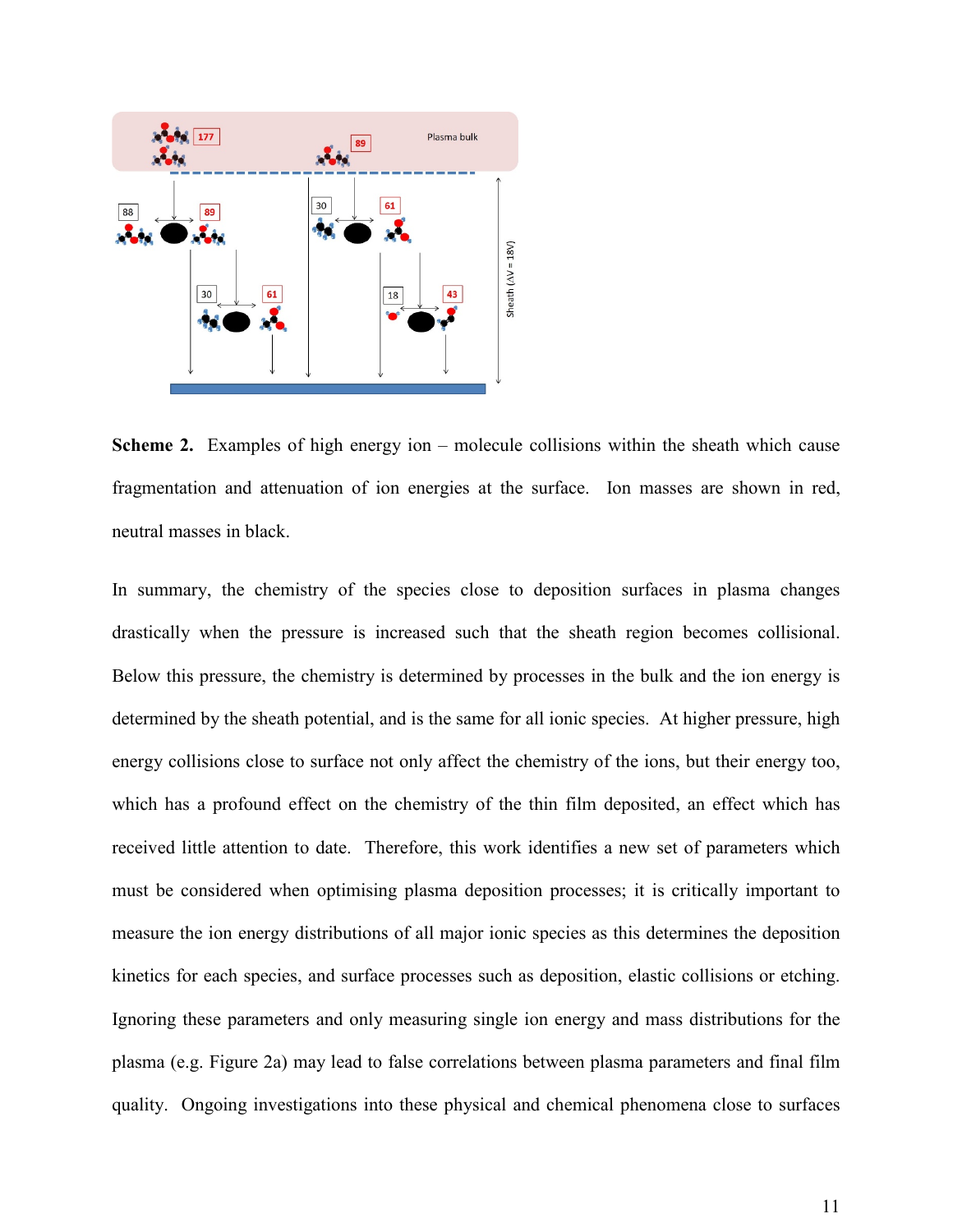will enable additional control of plasma processes towards improved rational control of incorporation of specific desired chemical structures in coatings. Mass spectrometry analysis of plasma phases and elucidating the role of pressure across the alpha-gamma transition, and of applied rf power, are essential aspects of work towards understanding mechanisms of plasma polymerization and guided optimization. As this study shows, the mechanistic aspects of the variable roles of various ions in plasma polymerization can be quite complex. A common method of attenuating ion energies and fragmentation in the plasma phase is to use pulsed plasma to activate the surface during the plasma on-phase via high-energy ions, which then allows radical species to deposit during the off-phase with decreased fragmentation. While this approach has been useful in improving structural retention of the precursor, the deposition rate is reduced and the lower energy density can lead to unstable films. Additionally, particularly for saturated hydrocarbons, it has been shown that protonated precursor ions with moderate ion energies are effective at retaining structural motifs<sup>22</sup>. During the on-phase, and extending into the off-phase of pulsed plasmas, the ion energies can be quite high and thus this work will be relevant to both continuous and pulsed plasma regimes.

#### **Supporting Information**

Experimental methodology and equipment description. Mass spectra and ion energy distributions of 0.5Pa ethyl acetate plasma. Ion energy distributions of 10W ethyl acetate plasmas at different pressures. Ion energy distributions of 2Pa ethyl acetate plasmas at different RF powers.

#### **Acknowledgements**

The authors wish to acknowledge financial support from the Australian Research Council under ARC Discovery Project DP160105001.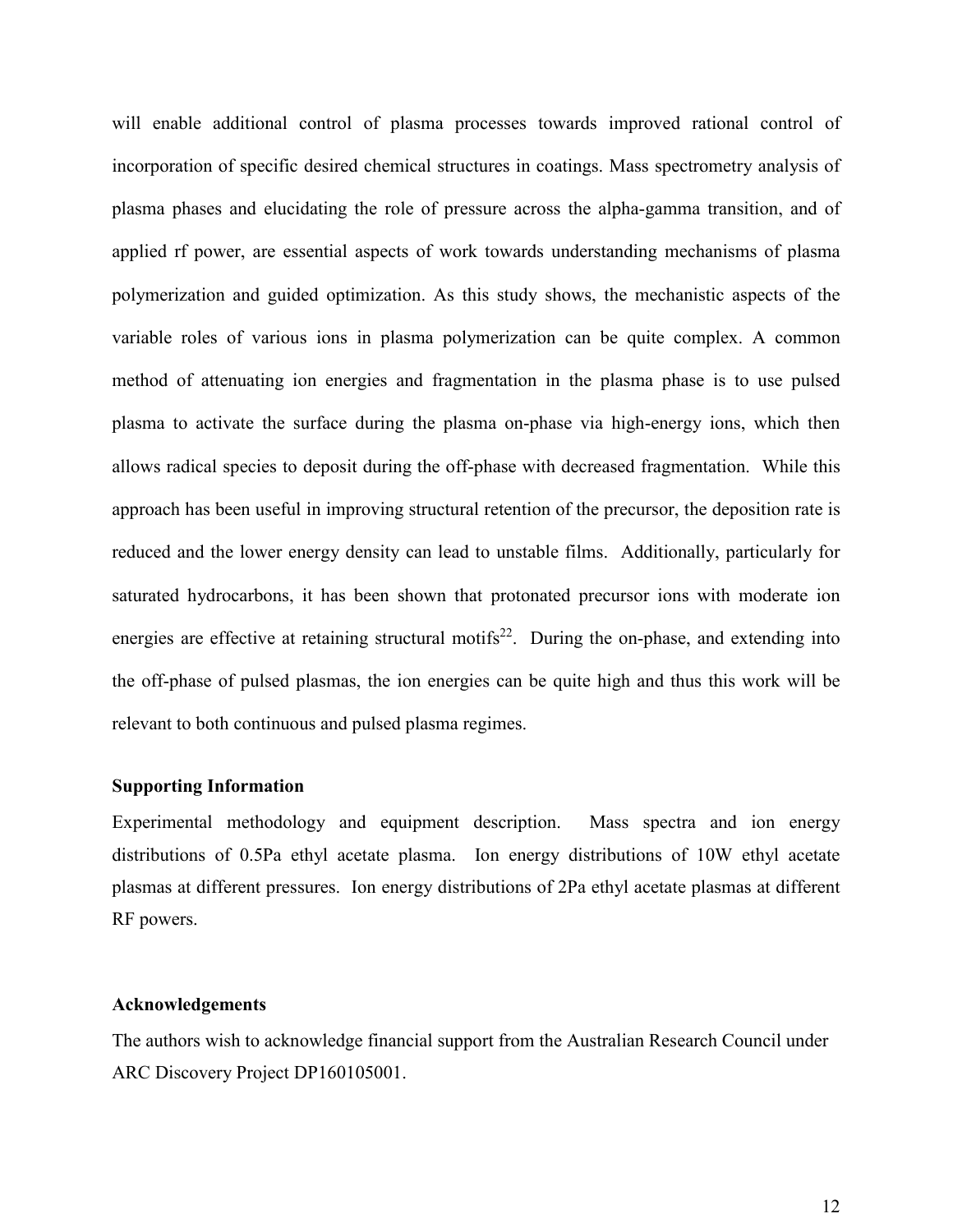#### **References**

1. Whittle, J. D.; Short, R. D.; Steele, D. A.; Bradley, J. W.; Bryant, P. M.; Jan, F.; Biederman, H.; Serov, A. A.; Choukurov, A.; Hook, A. L.; et al. Variability in plasma polymerization processes − An international round-robin study. *Plasma Processes Polym*. **2013**, *10*, 767−778.

2. Aisenberg, S.; Chabot, R. Ion-Beam Deposition of Thin Films of Diamondlike Carbon. *J. Appl. Phys.* **1971**, *42,* 2953-2958

3. Dobbelaere, T.; Roy, A.K.; Vereecken, P.; Detavernier, C. Atomic Layer Deposition of Aluminum Phosphate Based on the Plasma Polymerization of Trimethyl Phosphate**.** *Chem. Mater*. **2014**, *26*, 6863-6871

4. Khelifa, F.; Ershov, S.; Habibi, Y.; Snyders, R.; Dubois, P. [Free-radical-induced](javascript:void(0))  [grafting from plasma polymer surfaces,](javascript:void(0)) *Chem. Rev*. **2016**, *116,* 3975-4005

5. Bazaka, K.; Jacob, M.W.; Chrzanowski, W.; Ostrikov, K. [Anti-bacterial surfaces:](javascript:void(0))  [natural agents, mechanisms of action, and plasma surface modification.](javascript:void(0)) *RSC Adv*. **2015**, *5*, 48739-48759

6. Alf, M.E.; Asatekin, A.; Barr, M.C.; Baxamusa, S.H.; Chelawat, H.; Ozaydin‐ Ince, G.; Petruczok, C.D.; Sreenivasan, R.; Tenhaeff, W.E.; Trujillo, N.J.; Vaddiraju, S.; Xu, J.; Gleason, K.K. [Chemical vapor deposition of conformal, functional, and responsive](javascript:void(0))  [polymer films,](javascript:void(0)) *Adv. Mater.* **2010**, *22,* 1993-2027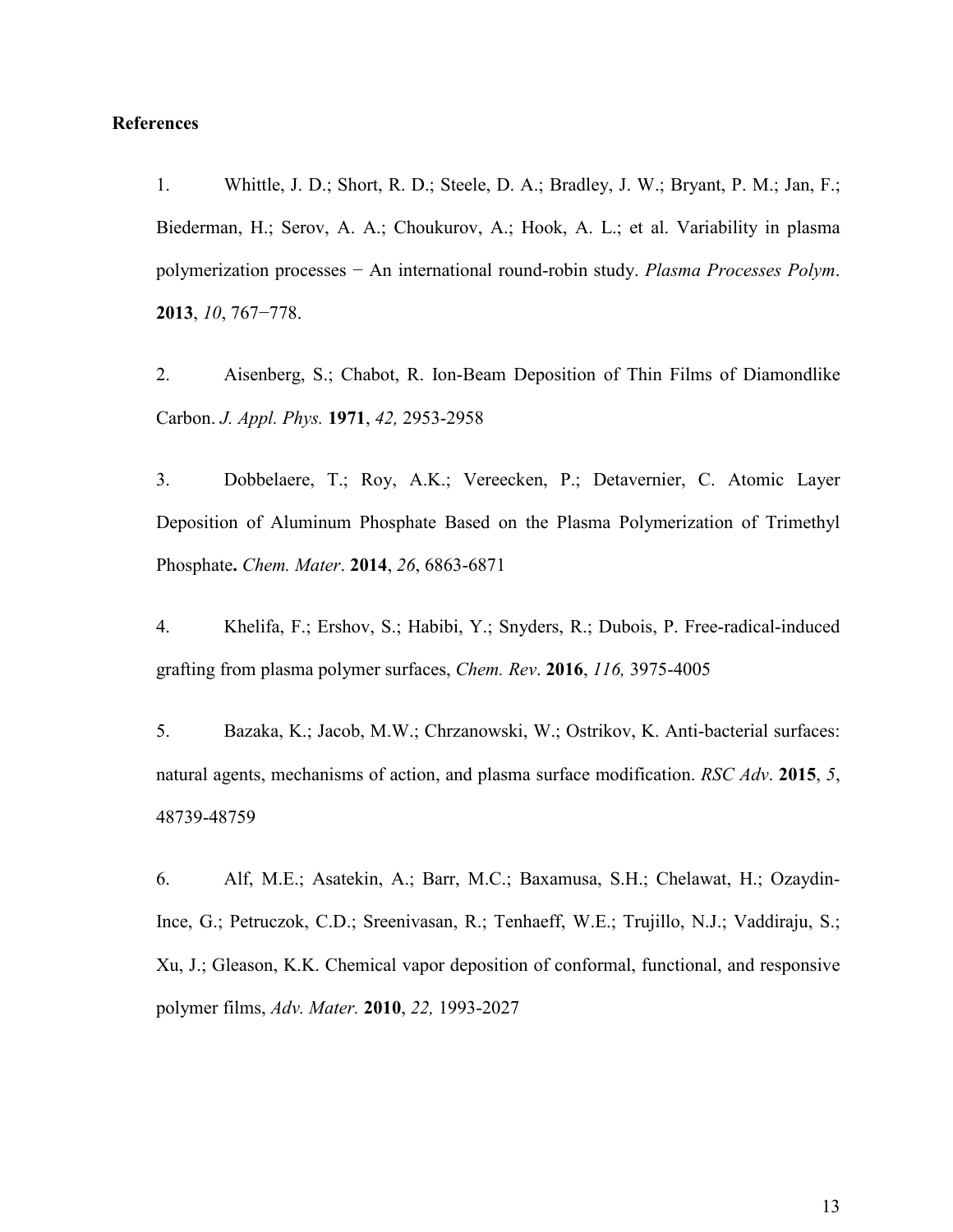7. Friedrich, J. Mechanisms of Plasma Polymerization – Reviewed from a Chemical Point of View. *Plasma Processes Polym*., **2011**, *8*, 783–802

8. Padron-Wells, G.; Jarvis, B.C.; Jindal, A.K.; Goeckner, M.J. Understanding the Synthesis of DEGVE Pulsed Plasmas for application to ultra thin biocompatible interfaces. *Colloids Surf. B*, **2009**, *68*, 163–170.

9. Perrin J. Plasma and surface reactions during a-Si:H film growth. *J Non Cryst Solids.* **1991** *137–8*, 639–44.

10. Michelmore, A.; Steele, D. A.; Whittle, J. D.; Bradley, J. W.; Short, R. D. Nanoscale Deposition of Chemically Functionalised Films via Plasma Polymerisation. *RSC Adv*. **2013**, *3*, 13540−13557

11. Ryssy, J.; Prioste-Amaral, E.; Assuncao, D.F.N.; Rogers, N.; Kirby, G.T.S.; Smith, L.E.; Michelmore, A. Chemical and physical processes in the retention of functional groups in plasma polymers studied by plasma phase mass spectroscopy. *Phys. Chem. Chem. Phys.* **2016**, *18*, 4496-4504

12. Liu, X.; Feng, Q.; Bachhuka, A.; Vasilev, K. [Surface chemical functionalities](javascript:void(0))  [affect the behavior of human adipose-derived stem cells in vitro.](javascript:void(0)) *App. Surf. Sci*. **2013**, *270*, 473-479

13. Lieberman, M.A.; Lichtenberg, A. J. Principles of plasma discharges and materials processing, John Wiley & Sons, New Jersey, 2005.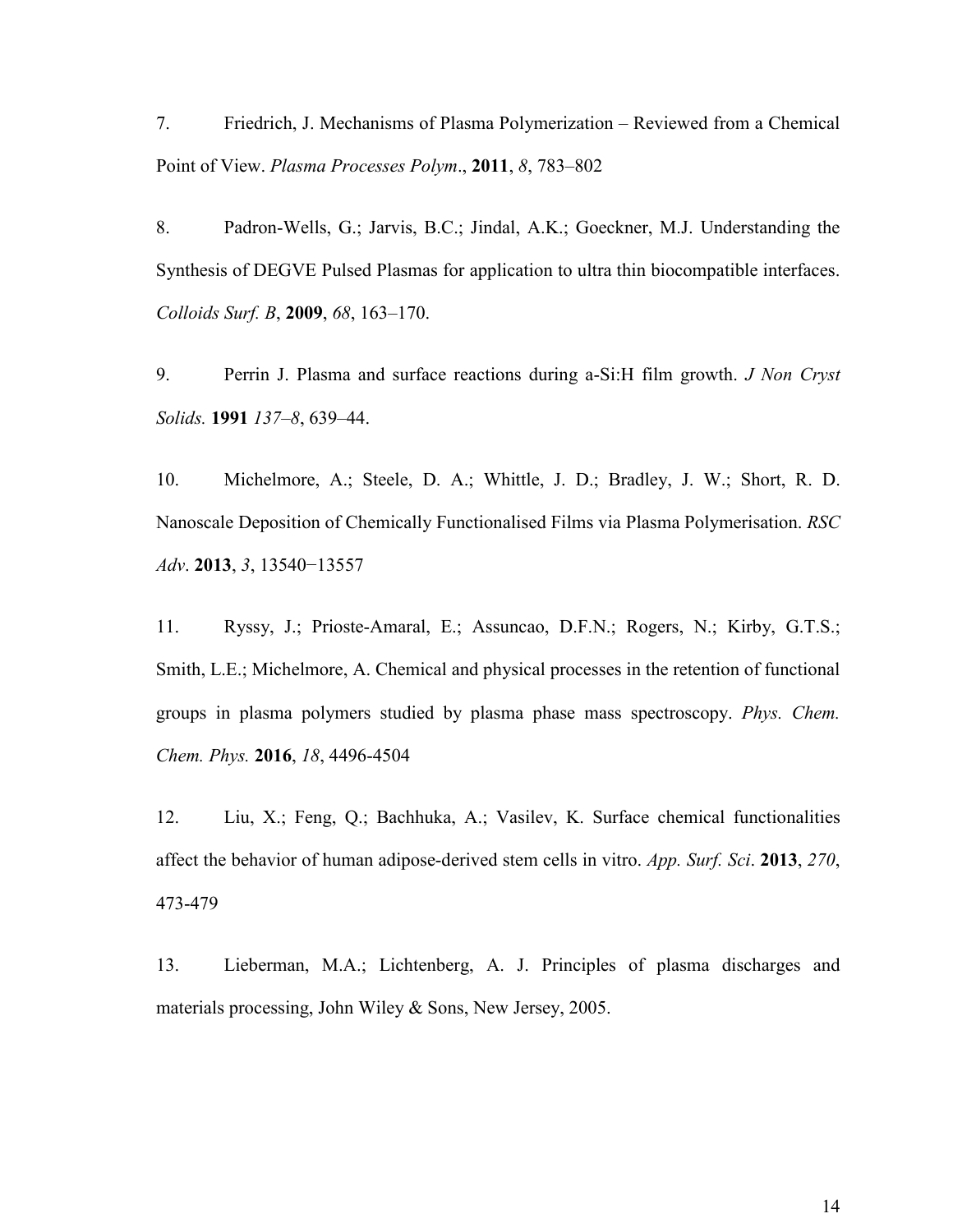14. Saboohi, S.; Jasieniak, M.; Coad, B.R.; Griesser, H.J.; Short, R.D.; Michelmore, A. [Comparison of plasma polymerization under collisional and collision-less pressure](javascript:void(0))  [regimes.](javascript:void(0)) *J. Phys. Chem. B*. **2015**, *119,* 15359-15369

15. Saboohi, S.; Coad, B.R.; Griesser, H.J.; Michelmore, A.; Short, R.D. [Synthesis of](javascript:void(0))  [highly functionalised plasma polymer films from protonated precursor ions via the plasma](javascript:void(0))  α–γ tran[sition.](javascript:void(0)) *Phys. Chem. Chem. Phys.* **2017**, *19,* 5637-5646

16. Buddhadasa, M.; Lerouge, S.; Girard-Lauriault, P-L. Plasma polymer films to regulate fibrinogen adsorption: Effect of pressure and competition with human serum albumin. *Plasma Process Polym.* **2018**, *15*, e1800040.

17. Jacobs, D.C. Reactive Collisions of Hyperthermal Energy Molecular Ions with Solid Surfaces. *Annu. Rev. Phys. Chem*. **2002**, *53*, 379–407.

18. Saboohi, S.; Griesser, H.J.; Coad, B.R.; Short, R.D.; Michelmore, A. [Promiscuous](javascript:void(0))  [hydrogen in polymerising plasmas.](javascript:void(0)) *Phys. Chem. Chem. Phys.* **2018**, *20,* 7033-7042

19. Chapman, B. Glow Discharge Processes, John Wiley and Sons, Chichester, 1980.

20. de Souza, G.L.C.; da Silva, L.A.; de Sousa, W.J.C.; Sugohara, R.T.; Iga, I.; dos Santos, A.S.; Machado, L.E.; Homem, M.G.P.; Brescansin, L.M.; Lucchese, R.R.; Lee, M.- T. Electron collisions with small esters: A joint experimental-theoretical investigation, *Phys. Rev. A.* **2016**, *93*, 032711

21. Blanksby, S.J.; Ellison, G.B. Bond Dissociation Energies of Organic Molecules. *Acc. Chem. Res.* **2003**, *36*, 255–263